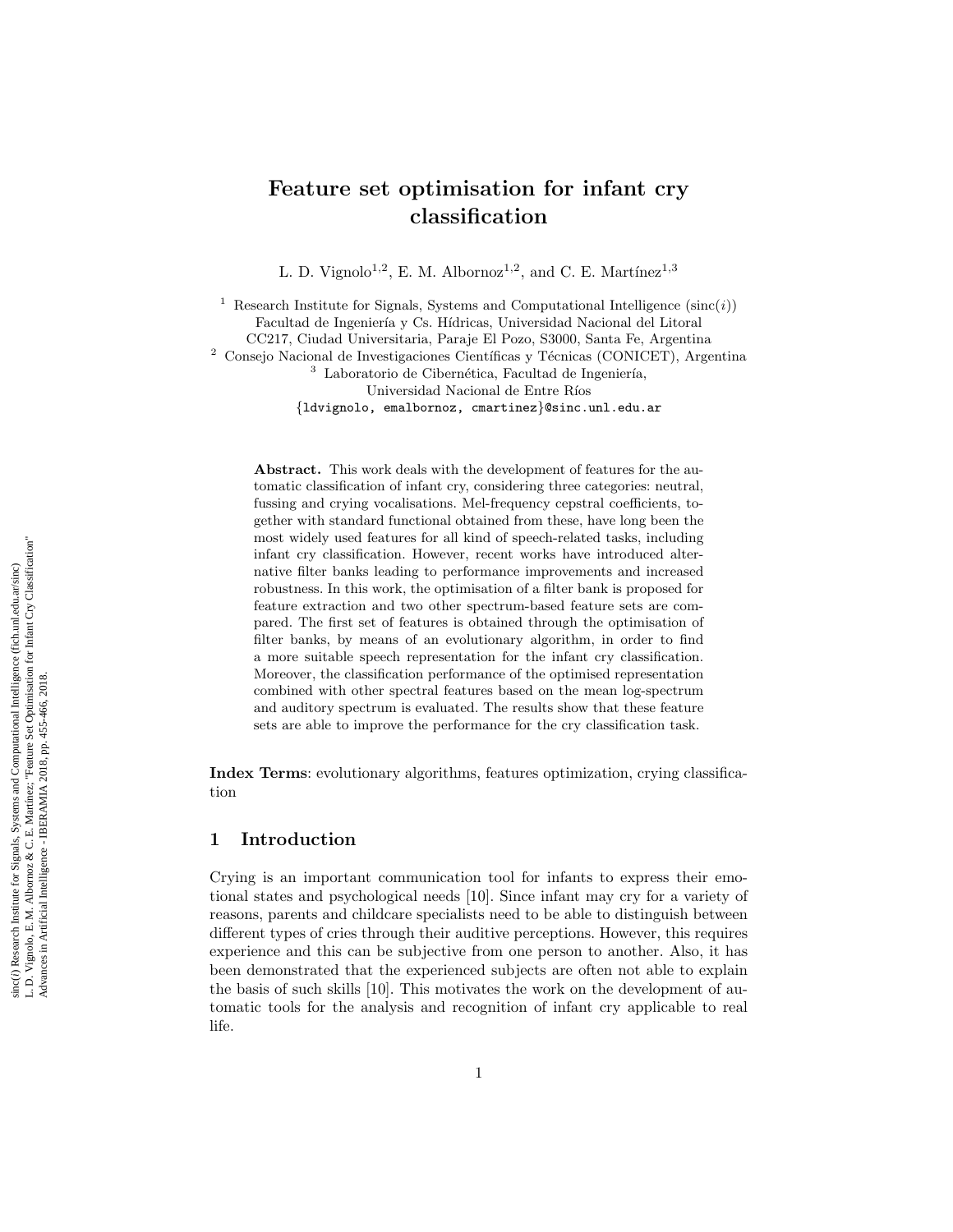Many approaches have been proposed to deal with the problem of feature extraction from audio signals, and many of them are focused on aspects like human auditory perception. Among them, the MFCC are the most widespread features for any kind of sound signals [9]. Since their use is not limited to voice signals [27], as in speaker identification [3], emotional state recognition [17], or spoken language classification [7]. These features have also been used for tasks involving other sound signals such as music information retrieval [26] and the detection of acoustic events [33]. The MFCC features have also been used for the recognition of pathologies in recently born babies through their crying [21], for the analysis of infant cry with hypothyroidism [37] and for classification of normal and pathological cry [12]. Also, the use of MFCC features was proposed for cry signal segmentation and boundary detection of expiratory and inspiratory episodes [1].

The MFCC features are based on the mel filter bank, which mimics the frequency response in the human ear. However, since the physiology of human perception is not yet fully understood, the parameters for the optimal filter bank are not known. Moreover, what is the relevant information contained in a signal spectrum depends on the application. Thus, it is doubtful that only one filter bank would be able to enhance the information that is relevant for any particular task. This has motivated the development of many approaches for tuning the filter bank in order to obtain better representations [2, 15, 16]. The use of a weighting function based on the harmonic structure was also proposed for improving the robustness of MFCC [13]. Similarly, other tuning to the parameters of the mel filter bank have been introduced [34, 36]. Although, to our knowledge, an evolutionary strategy for the optimisation of a filter bank for cry recognition has not yet been proposed.

A common approach that has been used for many different machine learning problems is to introduce learning in the pre-processing step for producing optimised features [28, 19]. That is the case in [25], where a deep learning approach was used to optimise the features used in an end-to-end approach. The versatility of genetic algorithms has motivated many approaches for feature selection [20, 30], like the optimisation of wavelet decompositions for speech recognition [29]. Also, many other strategies for developing optimised representation for speech related tasks have been presented [31, 32]. Evolutionary approaches have also shown success for the development of new features for stressed speech classification [6]. Although, the evolutionary optimisation of representations for the cry recognition task has not been explored.

This work tackles the automatic classification of crying vocalisations to allow automatic mood monitoring of babies for clinical or home applications [24]. Particularly, an approach based on an evolutionary algorithm (EA) for the optimisation of a filter bank for feature extraction is presented. The approach relies on an EA and introduces a scheme for parameter encoding based on spline interpolation, with the goal of finding an optimised filter bank which takes part in the extraction of cepstral features. In this proposal the EA is designed to evolve a filter bank that is part of the process for computing cepstral features, using a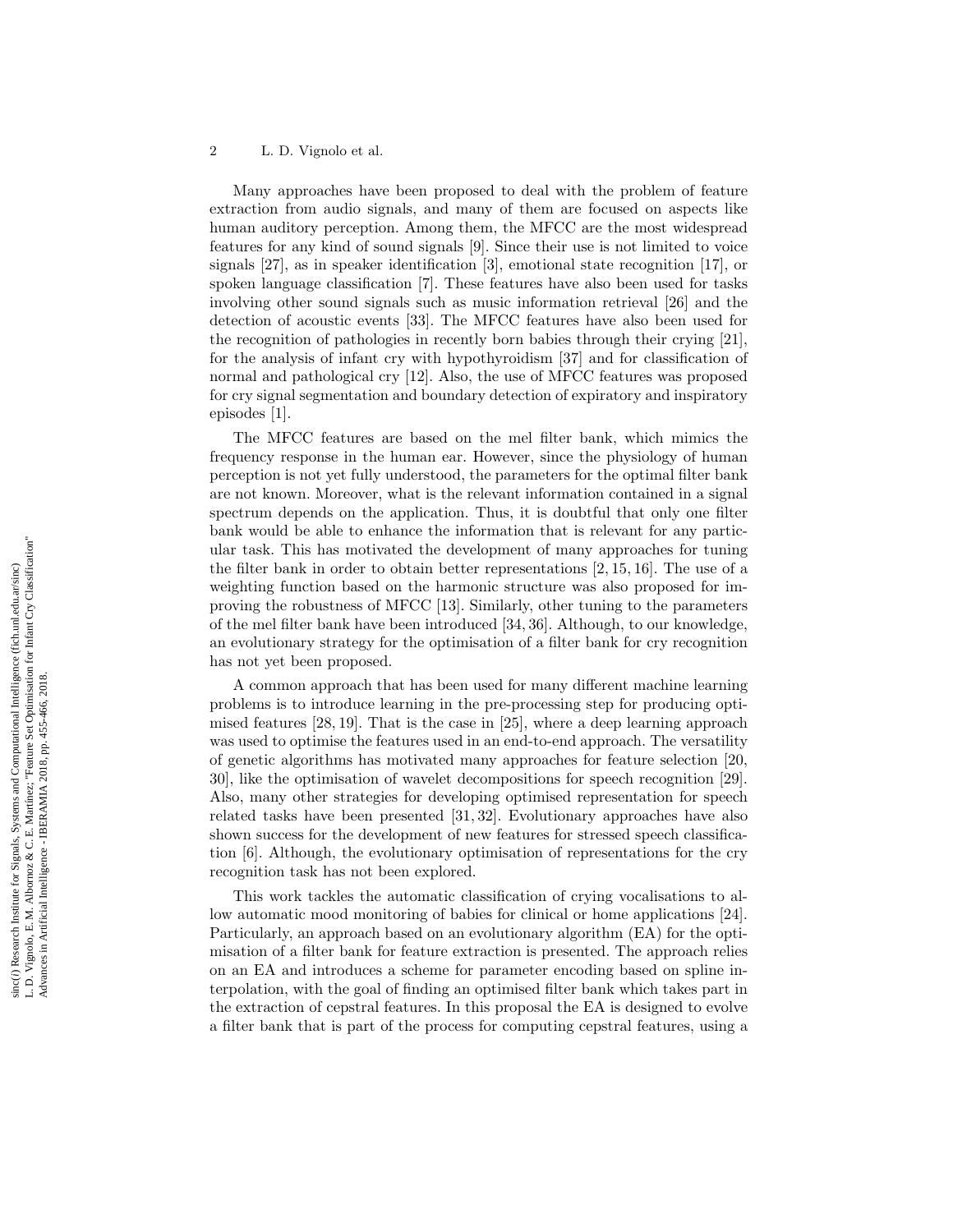classifier to assess the fitness in the evaluation of the evolved individuals. This approach provides an alternative representation to improve the performance of cry recognition.

In this work, the use of a set of features based on a bio-inspired model is also proposed. These features, which were first introduced for emotion recognition [5], are based on an auditory model to mimic the human perception [35]. Since these features have not yet been used for cry recognition, it is interesting to inquire if the properties provided by the auditory model are useful for this purpose.

# 2 Materials and methods

## 2.1 Speech corpus and baseline systems

For the experiments the Cry Recognition In Early Development (CRIED) corpus was used, which is composed of 5587 utterances [24]. The vocalisations were produced by 20 healthy infants (10 male and 10 female), each of which was recorded 7 times. The corpus consists of audio-video recordings, though only audio is considered in this work. The original audio is sampled at 44.1 kHz and was down-sampled to 8 kHz in this work for the filter bank optimisation. This database was made available for the Crying Sub-Challenge of the Interspeech 2018 Computational Paralinguistics ChallengE (ComParE) [24].

The database is split into training and test partitions. The utterances were classified into the following three categories: (i) neutral/positive mood vocalisations, (ii) fussing vocalisations, and (iii) crying vocalisations. The categorisation process was done on the basis of audio-video clips by two experts in the field of early speech-language development [18]. In the experiments only audio recordings were considered and, since the labels for the instances of the test partition are not available, cross validation was performed using the training data.

In order to compare the proposed features with a well known representation, a set of features based on the MFCCs [9] was considered as a baseline. The first 17 MFCCs were computed on a time frame basis, using a 20-ms window with 10 ms step. Then, the feature set was obtained by applying a number of functionals (listed on Table 1) on the MFCCs, resulting in 531 attributes. These features are considered because they are widely used in many speaker state recognition tasks.

## 2.2 Evolutionary filter bank optimisation

In order to analyse the appropriateness of the mel filter bank for infant cry recognition, the mean log-spectrum was computed along the frames (30 ms long) for all the training utterances in each class of the CRIED corpus. As it can be observed on top of Figure 1, the plots corresponding to different classes show different peaks at different frequency bands, suggesting that the relevant information is not mainly at low frequency bands.

Also, the first-order difference of the mean log-spectrums were computed, which are shown at the bottom of Figure 1. These plots present peaks at high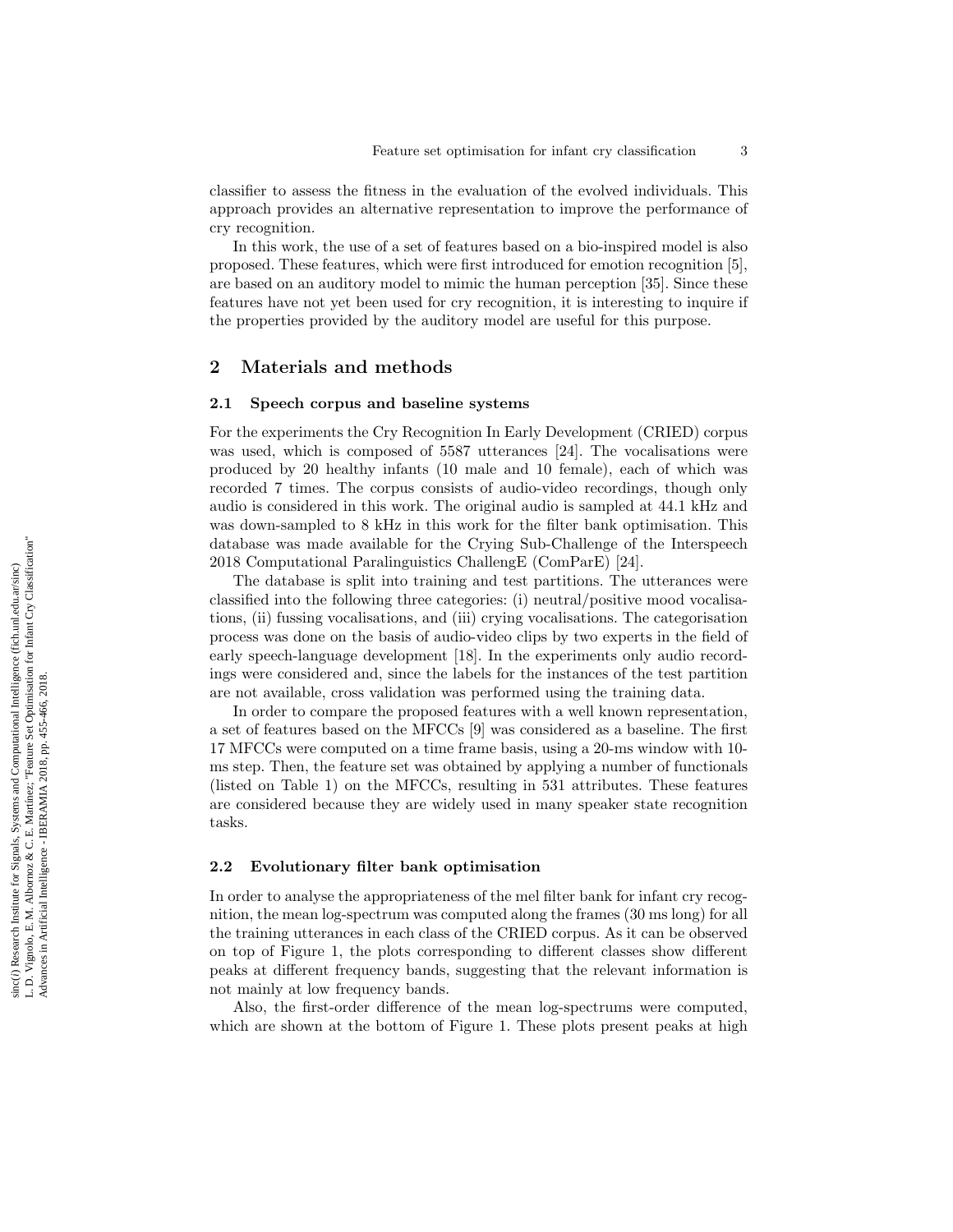| quartiles 1-3                    | mean value of peaks - arithmetic mean                |
|----------------------------------|------------------------------------------------------|
| 3 inter-quartile ranges          | linear regression slope and quadratic error          |
| 1 % percentile ( $\approx$ min)  | quadratic regression a and b and quadratic error     |
| 99 % percentile ( $\approx$ max) | arithmetic mean, standard deviation                  |
| percentile range $1\%$ -99 $\%$  | standard deviation of peak distances                 |
| simple moving average            | contour is below 25 $\%$ range                       |
| skewness, kurtosis               | contour is above 90 $\%$ range                       |
| mean of peak distances           | contour is rising/falling                            |
| mean value of peaks              | linear prediction of MFCC contour (coefficients 1-5) |
| contour centroid                 | gain of linear prediction                            |

|  | <b>Table 1.</b> Functionals applied to MFCCs $[11, 23]$ . |  |  |  |  |
|--|-----------------------------------------------------------|--|--|--|--|
|--|-----------------------------------------------------------|--|--|--|--|

frequency bands showing different relative energy and shape, which could be useful for classification. Since the mel filter bank (shown on top of Fig. 3) prioritizes low frequencies with higher resolution and amplitude, all these remarks suggest that it is not entirely appropriate for this task. This motivates the work in a methodology useful for finding an optimal filter bank for the task at hand.

The proposed optimisation approach, referred to as Evolutionary Spline Cepstral Coefficients (ESCCs), is based on an EA to search for the optimal filter bank parameters. In this approach, instead of encoding the filter bank parameters directly, the candidate solutions in the EA use spline functions to shape the filter banks. In this way, the chromosomes (candidate solutions) in the population of the EA hold spline parameters instead of filter bank parameters, which reduces the chromosome size and the search space. With this encoding, the chromosomes within the EA population contain spline parameters instead of filter bank parameters, reducing the size and complexity of the search space. The spline mapping was defined as  $y = c(x)$ , with  $y \in [0, 1]$ , and x taking  $n_f$  equally spaced values in  $(0,1)$ . Then, for a filter bank with  $n_f$  filters, value  $x_i$  was assigned to filter i, with  $i = 1, ..., n<sub>f</sub>$ . For a given chromosome, the  $y<sub>i</sub>$  values were computed for each  $x_i$  by means of cubic spline interpolation. The chromosomes encoded two splines: one to determine the frequency values corresponding to the position of each triangular filter and another to set the amplitude of each filter.

Optimisation of filter frequency locations A monotonically increasing spline is used here, which is constrained to  $c(0) = 0$  and  $c(1) = 1$ . Four parameters are set to define the spline I:  $y_1^I$  and  $y_2^I$  corresponding to fixed values  $x_1^I$  and  $x_2^I$ , and the derivatives,  $\sigma$  and  $\rho$ , at the fixed points  $(x = 0, y = 0)$ and  $(x = 1, y = 1)$ . Then, parameter  $y_2^I$  was obtained as  $y_2^I = y_1^I + \delta_{y_2}$ , and the parameters actually coded in the chromosomes were  $y_1^I$ ,  $\delta_{y_2}$ ,  $\sigma$  and  $\rho$ . Given a particular chromosome, which set the values for these parameters, the  $y[i]$ corresponding to the  $x[i] \forall i = 1, ..., n_f$  were obtained by spline interpolation.

The  $y[i]$  values obtained through the spline were then mapped to the frequency range from 0 Hz to  $f_s/2$ , so the frequency values for the maximum of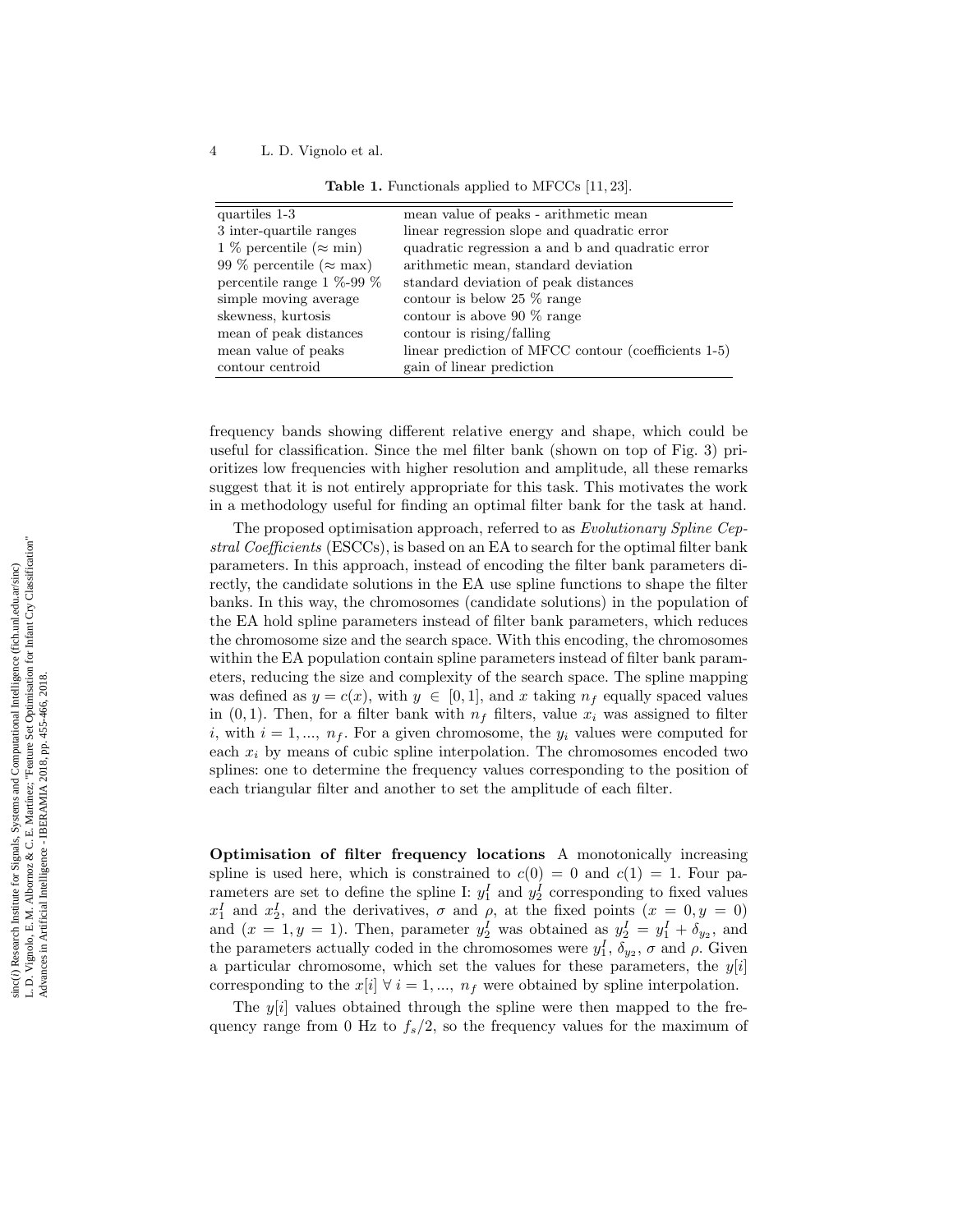

Fig. 1. Mean log-spectrums (top) and first-order difference of mean log-spectrums (bottom) for each of the three classes in the Cry Recognition In Early Development (CRIED) database.

each of the  $n_f$  filters,  $f_i^c$ , were obtained as

$$
f_i^c = \frac{(y[i] - y_m)f_s}{y_M - y_m},\tag{1}
$$

where  $y_m$  and  $y_M$  are the spline minimum and maximum values, respectively. Then, the filter spacing was controlled by the slopes of the corresponding points in the spline.

Also a parameter  $0 < a < 1$  was defined to limit the range of  $y_1^I$  and  $y_2^I$  to  $[a, 1 - a]$ , with the purpose of keeping the splines within [0, 1].

Optimisation of filter amplitudes The spline used for optimising filter amplitudes were restricted to the range [0, 1], but y was free at  $x = 0$  and  $x = 1$ . Therefore, the parameters to be optimised here were the y values  $y_1^{II}$ ,  $y_2^{II}$ ,  $y_3^{II}$  and  $y_4^{II}$ , corresponding to the fixed x values  $x_1^{II}$ ,  $x_2^{II}$ ,  $x_3^{II}$  and  $x_4^{II}$ . These four  $y_j^{II}$  were limited to [0, 1]. In this manner,  $n_f$  interpolation values were obtained to set the amplitude of each filter. This is shown in Figure 2, where the gain of each filter was set according to the value given by spline II at the corresponding points.

## 2.3 ESCC optimisation process

Every chromosome in the EA the contains a set of spline parameters that encode a particular filter bank. The search performed by the EA is guided by the classification performance, which is evaluated for each candidate solution. In order to evaluate a candidate solution, the ESCC feature extraction process was performed on the corpus based on the corresponding filter bank (Figure 2). Then, the classifier is trained and tested using the features obtained through this process in order to assign the fitness to the corresponding individual.

The spline codification scheme allowed to reduce the chromosome length from  $2n_f$  to the number of spline parameters. Since 26 filters were used, the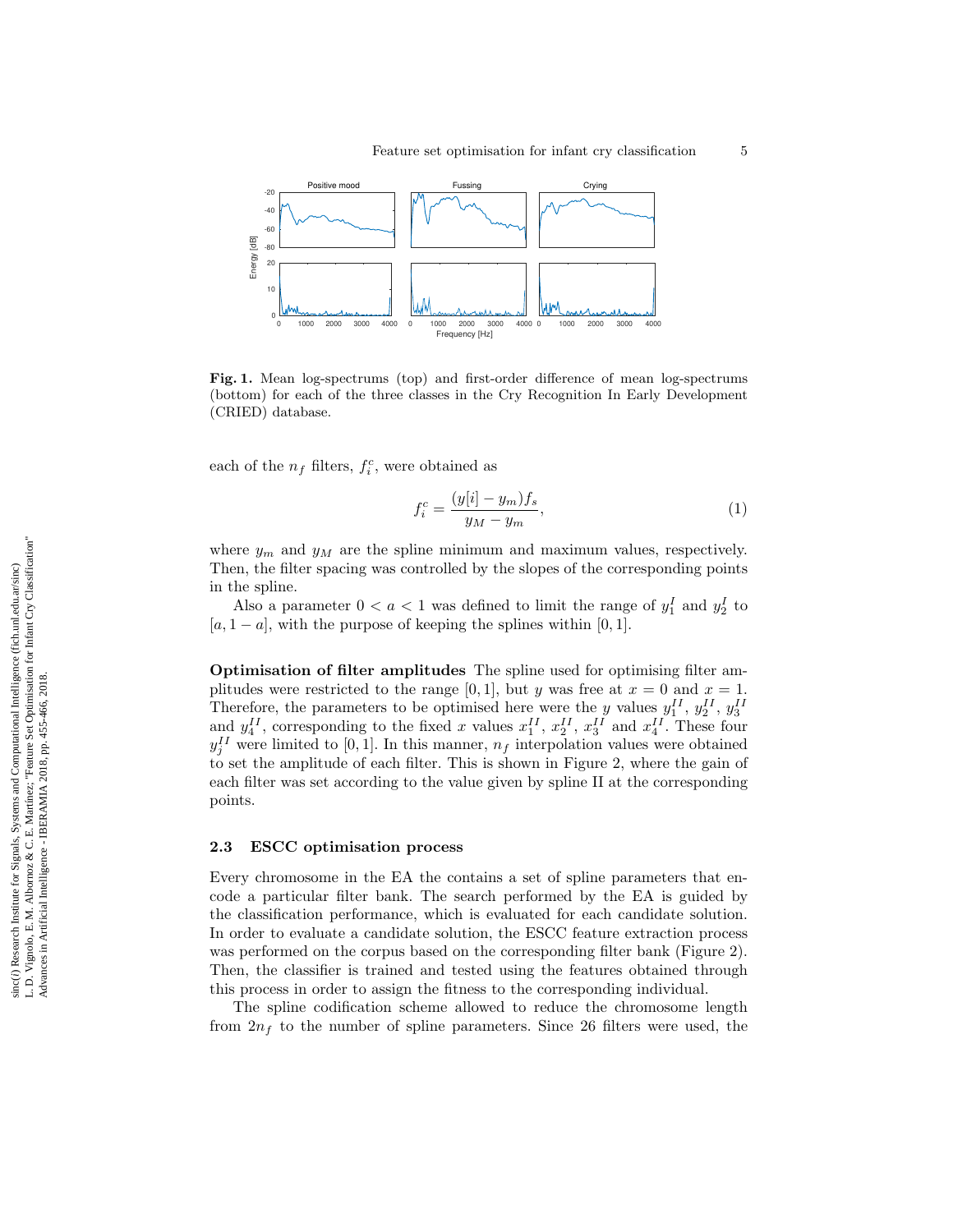

Fig. 2. Schematisation of the optimisation strategy. The output vectors of each block,  $s_i$ ,  $f_i$ ,  $l_i$  and  $d_i$ , indicate that each window  $v_i$  is processed isolated and, finally, the mean and variance for each coefficient is computed from the  $\mathbf{d}_i$  vectors in order to feed the classifier.

number of free parameters in the optimisation was reduced from 46 to 8 (4 parameters for each spline). The spline parameters were randomly initialized in the chromosomes using uniform distribution.

Based on previous works, the population size was set to 30 individuals, while crossover and mutation probabilities were set to 0.9 and 0.12, respectively [31, 32]. In this EA, tournament selection and standard one-point crossover methods were used, while the mutation operator was designed to modify splines parameters. The parameters were randomly chosen by the operator and the modifications were performed using a uniform random distribution.

## 2.4 Log-spectrum and auditory-spectrum based coefficients

A set of features obtained from the mean of the log-spectrum (MLS) was also considered. The MLS is defined as

$$
S(k) = \frac{1}{N} \sum_{n=1}^{N} \log |f(n, k)|,
$$
\n(2)

where  $k$  corresponding to the frequency band,  $N$  is the total number of frames in the utterance, and  $f(n, k)$  is the discrete Fourier transform of the signal in frame n. The spectrograms were computed using from non-overlapped Hamming windows of 25 ms. For 16kHz sampled signals, in this way 200 coefficients corresponding to equally spaced frequency bands are obtained. This processing was successfully applied for different speech related tasks [4].

Another set of features is used as well, which is based on the auditory spectrogram and the neurophysiological model proposed by Yang et al. [35]. This model consists in two stages, though only the first one is used here, which corresponds to the early auditory spectrogram. In this spectrogram the frequency bands are not uniformly distributed and 128 coefficients are thus obtained.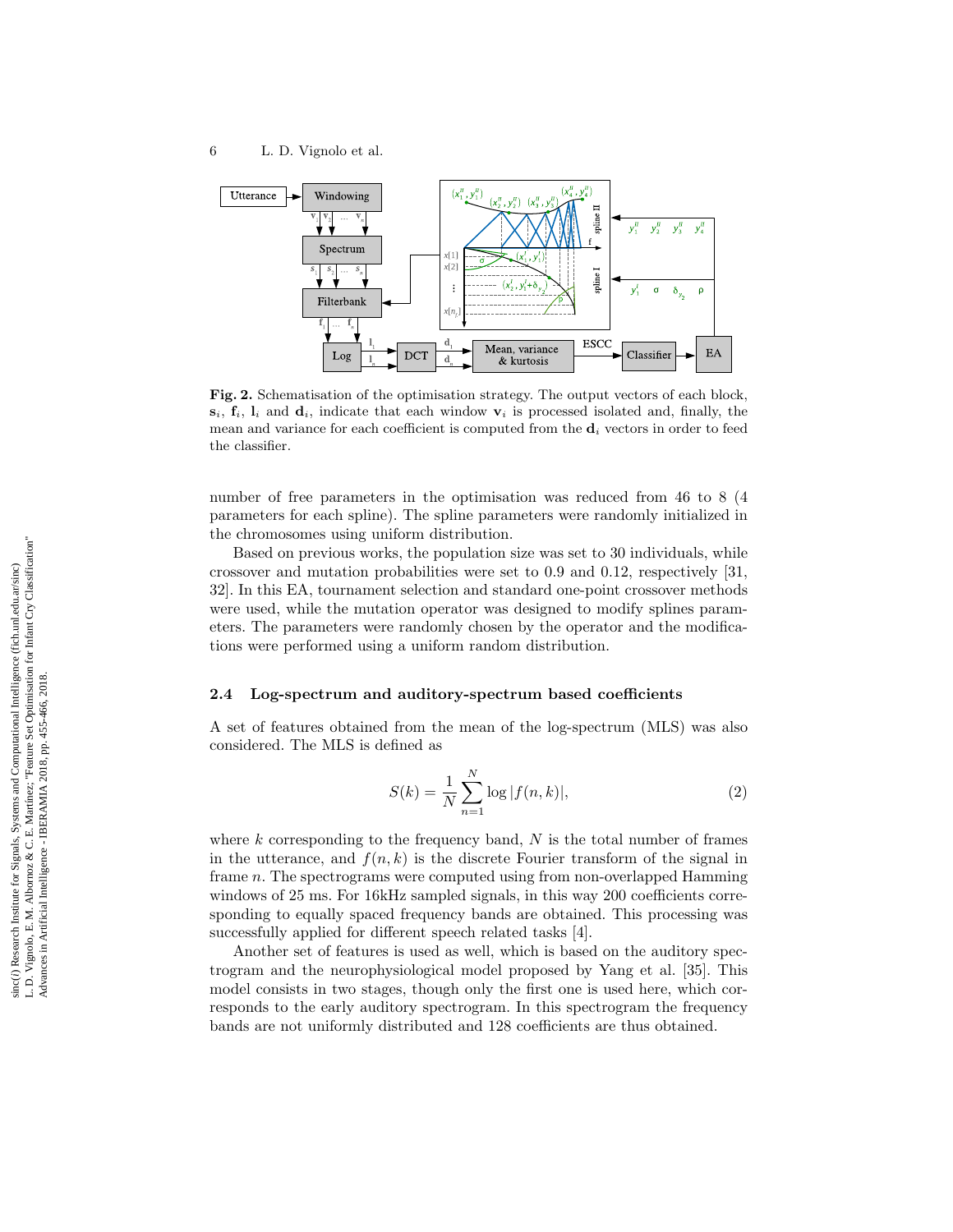The mean of the auditory spectrogram (MLSa) is computed as

$$
S_a(k) = \frac{1}{N} \sum_{n=1}^{N} \log |a(n, k)|,
$$
\n(3)

where  $k$  is a frequency band,  $N$  is the number of frames in the utterance and  $a(n, k)$  is the k-th coefficient obtained by applying the auditory filter bank to the signal in frame n. The MLSa was computed using auditory spectrograms calculated for windows of 25 ms without overlapping. In order to obtain the representation of sound in the auditory model, a Matlab implementation of the Neural System Lab auditory model was used<sup>4</sup>.

All MLS and MLSa features were computed on a frame by frame basis in order to compute statistics (mean and standard deviation) for each utterance.

In order to reduce the number of features obtained with MLS and MLSa, maintaining the most relevant for this classification problem, a ranking feature selection procedure was performed based on the F-Score measure [8]. The F-Score rates the features based on their discriminative capacity. Given a feature vector  $FV_k$ , this score was computed considering the True instances  $(N_T)$  and the False instances  $(N_F)$  as follows:

$$
F(i) = \frac{\left(\bar{x}_i^{(T)} - \bar{x}_i\right)^2 + \left(\bar{x}_i^{(F)} - \bar{x}_i\right)^2}{\frac{1}{N_T - 1} \sum_{j=1}^{N_T} \left(x_{j,i}^{(T)} - \bar{x}_i^{(T)}\right)^2 + \frac{1}{N_F - 1} \sum_{j=1}^{N_F} \left(x_{j,i}^{(F)} - \bar{x}_i^{(F)}\right)^2}
$$
(4)

where  $\bar{x}_i$  is the average of the *i*<sup>th</sup> feature,  $\bar{x}_i^{(F)}$  and  $\bar{x}_i^{(T)}$  are the average False and True instances respectively, and  $x_{j,i}$  is the *i*<sup>th</sup> feature in the *j*<sup>th</sup> instance.

This work proposes the use of MLS and MLSa features separately and also both sets combined. In order to combine the feature sets two approaches were considered. In the first approach the features in each set are ranked separately according to F-Score, and the higher ranked features are kept for each set. In the second approach all the MLS and MLSa features are ranked together by F-Score, in order to select the higher ranked features.

## 2.5 Classifier

Extreme Learning Machines (ELM) [14] are proposed to learn on the non-linear feature set. The primary implementation of ELM theory is a type of artificial neural network with one hidden layer. The main differences with classical models are in the training algorithm. The hidden units are randomly generated, thus the parameter tuning of this layer is avoided. As a direct consequence, the training time is reduced significantly compared with other training methods that have to use more complex optimisation techniques.

<sup>4</sup> Neural Systems Lab., Institutes for Systems Research, UMCP. http://www.isr. umd.edu/Labs/NSL/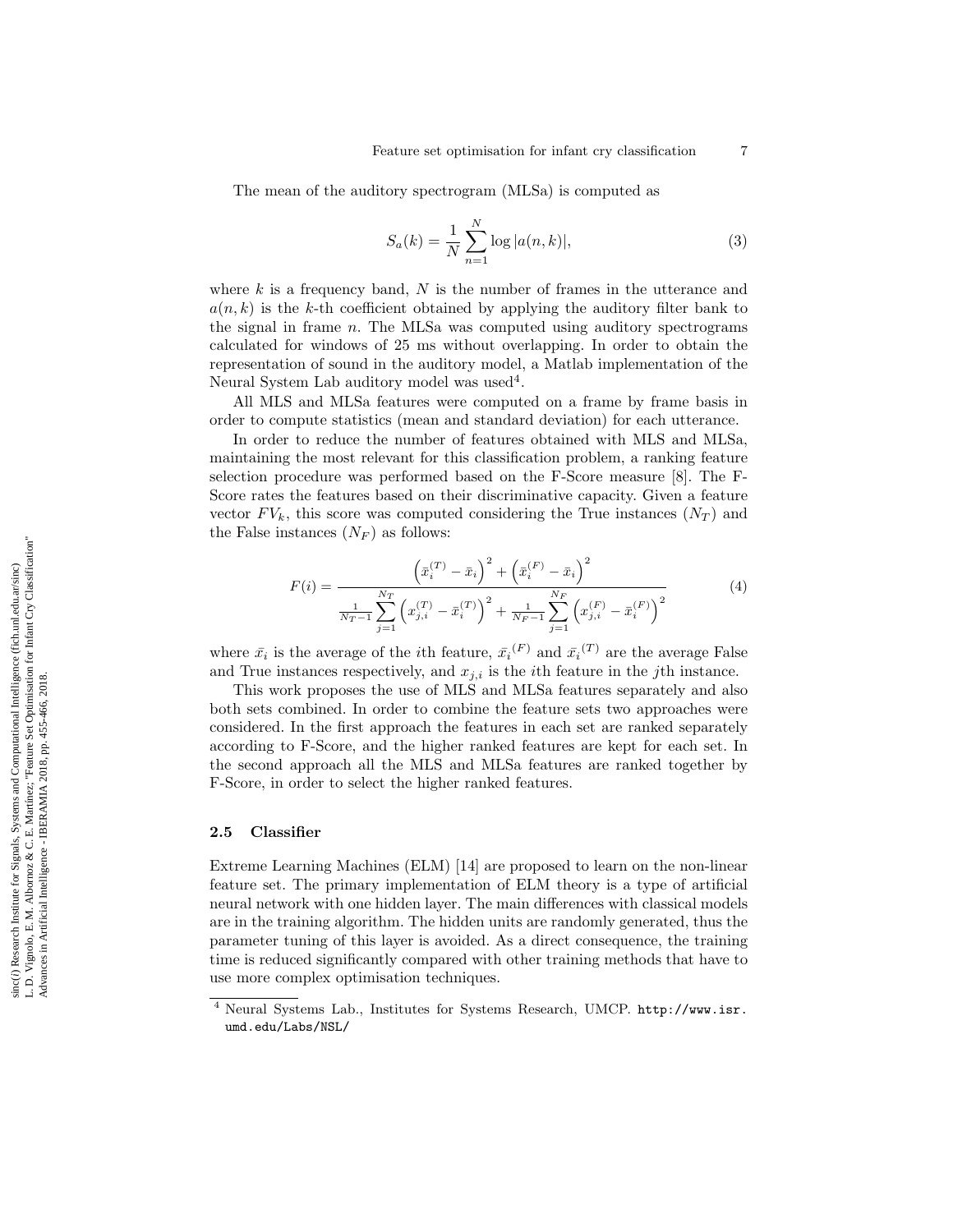| Features                                 |     | $\overline{\text{FV}}$ size $\text{UAR}[\%]$ $\overline{\text{ACC}}[\%]$ |       |
|------------------------------------------|-----|--------------------------------------------------------------------------|-------|
| Baseline (MFCC $&$ functionals)          | 531 | 62.15                                                                    | 79.84 |
| <b>MLS</b>                               | 110 | 65.88                                                                    | 85.73 |
| MLSa                                     | 110 | 68.61                                                                    | 87.88 |
| <b>ESCC</b>                              | 45  | 68.67                                                                    | 86.05 |
| all MLS+MLSa                             | 328 | 67.37                                                                    | 85.73 |
| MLS+MLSa (Added)                         | 230 | 68.76                                                                    | 87.74 |
| MLS+MLSa (Combined)                      | 230 | 68.94                                                                    | 86.82 |
| $\text{ESCC} + \text{MLS}$               | 155 | 68.30                                                                    | 85.16 |
| $\text{ESCC} + \text{MLSa}$              | 155 | 69.60                                                                    | 87.95 |
| $\text{ESCC} + \text{MLS} + \text{MLSa}$ | 265 | 69.04                                                                    | 87.91 |

Table 2. Summary of the best results on training.

# 3 Results and discussion

Since the examples composing the test set of the CRIED database are not labelled, for the experiments the train set consisting on 2838 instances was used in this work. Each of the instances in the train set is labelled as one of three categories: Positive Mood (2292), Fussing (368) or Crying (178). The experiments were carried out with a stratified cross-validation schemed in 10 folds and the best results for different configurations of the ELM classifier are presented. Since the dataset is not balanced, in order to evaluate the performance appropriately the Unweighed Average Recall (UAR) [22] measure was considered, in addition to the classification accuracy.

Table 2 shows the results obtained in the evaluation of the different feature sets. The described feature sets (MLS, MLSa and ESCC) were evaluated separately and combined together. In Table 2, "all MLS+MLSa" refers to the feature set composed of all the MLS and MLSa coefficients, without reducing dimensionality with F-Score. Also, the MLS and MLSa feature set were combined to apply F-Score for dimensionality reduction.

When reducing dimensionality with F-Score, in order to select the appropriate number of features to maintain, the classification performance is evaluated for incremental feature subsets containing the top ranked features. The subset of the top 10 features is evaluated first, then the top 20 and so on. Then the subset that provides the best performance is kept. In this manner, it was determined that for both MLS and MLSa the best feature subset consists of the first 110 features in the rank. The MLS and MLSa were combined applying F-Score first to keep the 110 best features from each set (Added), and were also combined all together to apply F-Score keeping the 230 best features from the complete set (Combined). As the table shows MLS and MLS where also combined, together and separately, with the ESCC features.

As it can be seen in Table 2, the MLS, MLSa and ESCC feature sets significantly outperform the Baseline in both UAR and Accuracy (ACC). Moreover, different combinations of these feature sets are able to provide even better performance. Also, it is important to note that all of these representations have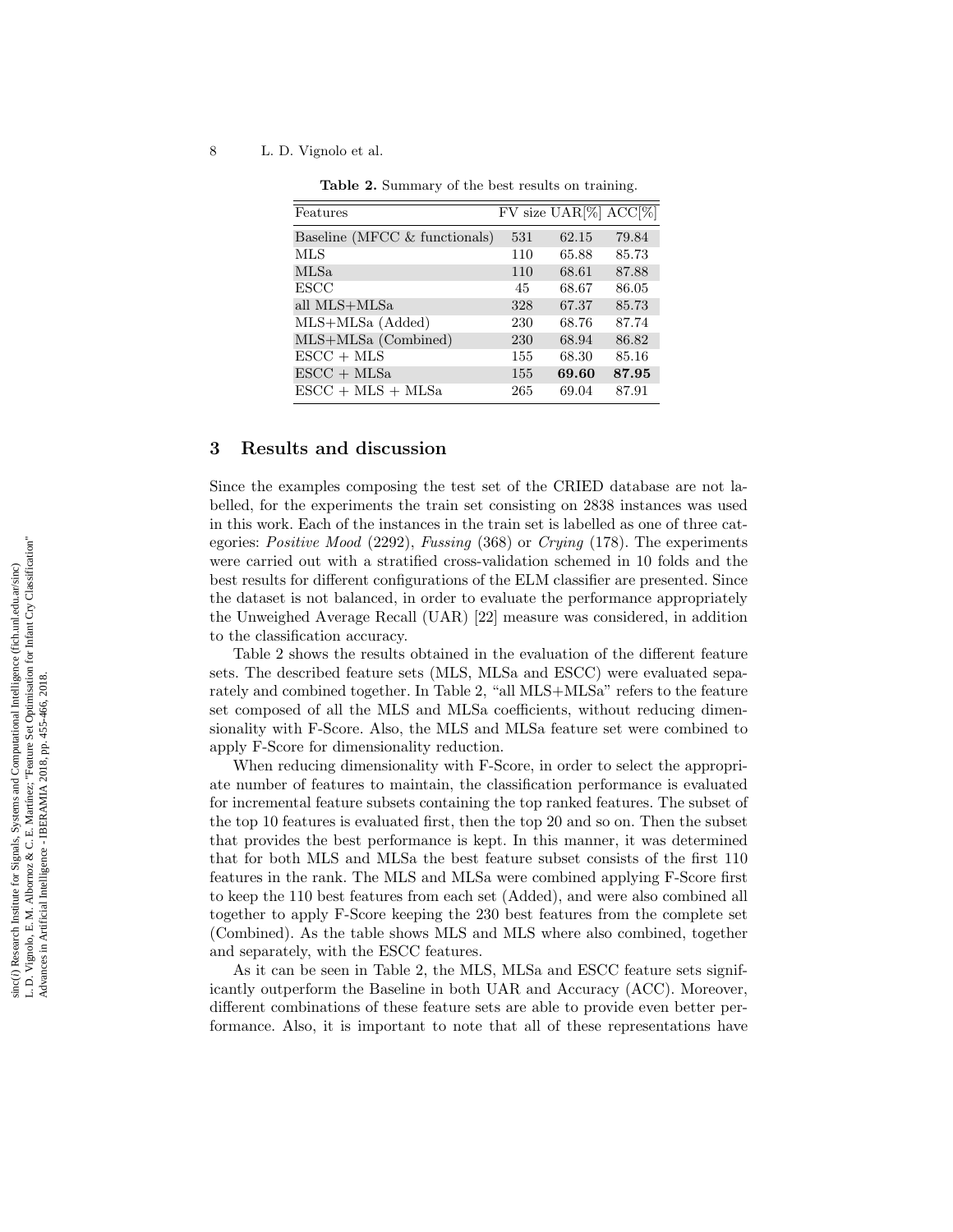

Fig. 3. Mel filter bank (top) and optimised filter bank (bottom).

lower dimensionality than the Baseline. For instance, the ESCC features provides an improvement of 6.52% of UAR with less than 10% of the attributes of the Baseline, showing that this representation is much more convenient for this task. The combination of MLS and MLSa also improves their individual performances when the F-Score measure is applied to keep the most discriminative attributes. Finally, the best result is provided by the combination of ESCC and MLSa, in both UAR and Accuracy, with a relatively small feature set.

Figure 3 shows the filter bank that was obtained by the optimisation process for the ESCC features. As it can be seen, the information on frequency band from 500Hz to 2500Hz, approximately, is enhanced with higher amplitudes in this filter bank. This corresponds to the frequency bands that show more inter class variance in the corpus (as seen in Figure 1). Also, at low frequencies (below 1000Hz) it shows higher resolution to capture the information related to the peaks in the mean log-spectrums of Figure 1. These remarks, together with results obtained, show that the optimisation provided a filter bank that is much more appropriate for this task.

# 4 Conclusions

In this work spectrum-based feature sets were proposed to improve the performance in infant cry classification, which is a challenging and relevant problem to be tackled by the affective computing community.

The proposal relies on three different feature sets: the first one based on the mean log-spectrum, a second feature set based on an auditory spectrum and the third one is optimised for this task by means of an evolutionary algorithm. The performance obtained through cross validation outperforms the baseline, showing significantly improved results with reduced sets of features.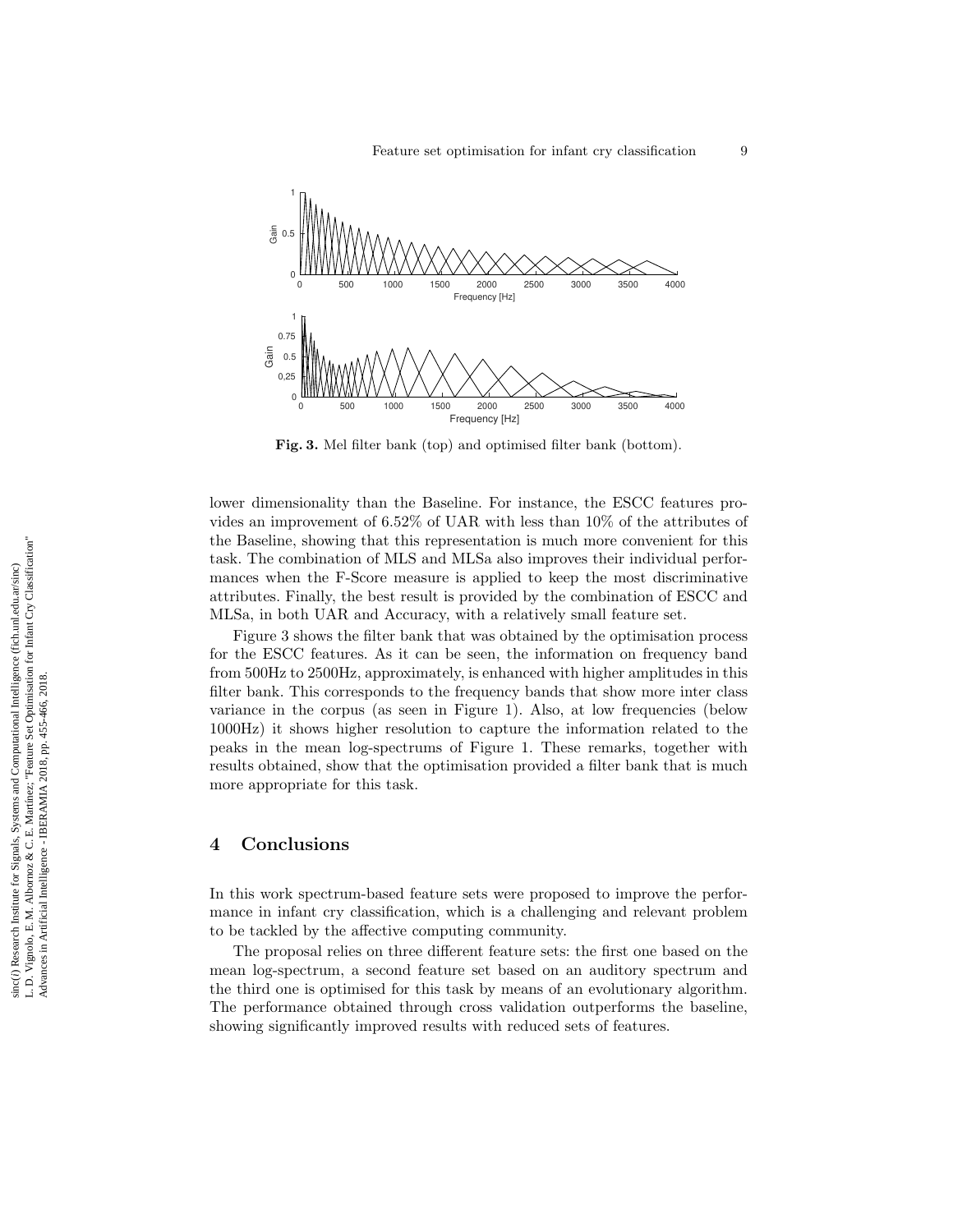The results show that the proposed features are useful as improved speech representations for cry recognition system, suggesting that there is further room for improvement over the classical mel filter bank for specific tasks.

It is important to note that this study was limited to clean signals, though it would be interesting to evaluate the impact of noise on the shape of the filter banks. Thus, further experiments will include noisy signals, as well as other types of cry and recording conditions. Also, other parameters regarding filter banks, such as the filter bandwidth could be also optimised in future work.

# 5 Acknowledgements

The authors wish to thank the support of the Agencia Nacional de Promoción  $Científica y Tecnológica (with PICT 2015-0977), the Universal Nacional de$ Litoral (with CAI+D 50020150100055LI, CAI+D 50020150100059LI, CAI+D  $50020150100042LI$ , and the *Consejo Nacional de Investigaciones Científicas y* Técnicas (CONICET) from Argentina.

# References

- 1. Abou-Abbas, L., Tadj, C., Fersaie, H.A.: A fully automated approach for baby cry signal segmentation and boundary detection of expiratory and inspiratory episodes. The Journal of the Acoustical Society of America 142(3), 1318–1331 (2017). https://doi.org/10.1121/1.5001491, https://doi.org/10.1121/1.5001491
- 2. Aggarwal, R.K., Dave, M.: Filterbank optimization for robust ASR using GA and PSO. International Journal of Speech Technology 15(2), 191–201 (Jun 2012). https://doi.org/10.1007/s10772-012-9133-9
- 3. Ahmad, K.S., Thosar, A.S., Nirmal, J.H., Pande, V.S.: A unique approach in text independent speaker recognition using MFCC feature sets and probabilistic neural network. In: 2015 Eighth International Conference on Advances in Pattern Recognition (ICAPR). pp. 1–6 (Jan 2015). https://doi.org/10.1109/ICAPR.2015.7050669
- 4. Albornoz, E.M., Milone, D.H., Rufiner, H.L.: Spoken emotion recognition using hierarchical classifiers. Computer Speech and Language  $25(3)$ , 556–570 (2011). https://doi.org/10.1016/j.csl.2010.10.001
- 5. Albornoz, E.M., Milone, D.H., Rufiner, H.L.: Feature extraction based on bioinspired model for robust emotion recognition. Soft Computing  $21(17)$ , 5145–5158 (Sep 2017). https://doi.org/10.1007/s00500-016-2110-5
- 6. Anagnostopoulos, C.N., Iliou, T., Giannoukos, I.: Features and classifiers for emotion recognition from speech: a survey from 2000 to 2011. Artificial Intelligence Review 43(2), 155–177 (Feb 2015). https://doi.org/10.1007/s10462-012-9368-5
- 7. Arora, V., Sood, P., Keshari, K.U.: A stacked sparse autoencoder based architecture for Punjabi and English spoken language classification using MFCC features. In: 2016 3rd International Conference on Computing for Sustainable Global Development (INDIACom). pp. 269–272 (March 2016)
- 8. Chen, Y.W., Lin, C.J.: Combining SVMs with Various Feature Selection Strategies, pp. 315–324. Springer Berlin Heidelberg, Berlin, Heidelberg (2006)

L. D. Vignolo, E. M. Albornoz & C. E. Martínez; "Feature Set Optimisation for Infant Cry Classification" L. D. Vignolo, E. M. Albomoz & C. E. Martínez; "Feature Set Optimisation for Infant Cry Classification"<br>Advances in Artificial Intelligence - IBERAMIA 2018, pp. 455-466, 2018. sinc(i) Research Institute for Signals, Systems and Computational Intelligence (fich.unl.edu.ar/sinc) sinc(*i*) Research Institute for Signals, Systems and Computational Intelligence (fich.unl.edu.ar/sinc) Advances in Artificial Intelligence - IBERAMIA 2018, pp. 455-466, 2018.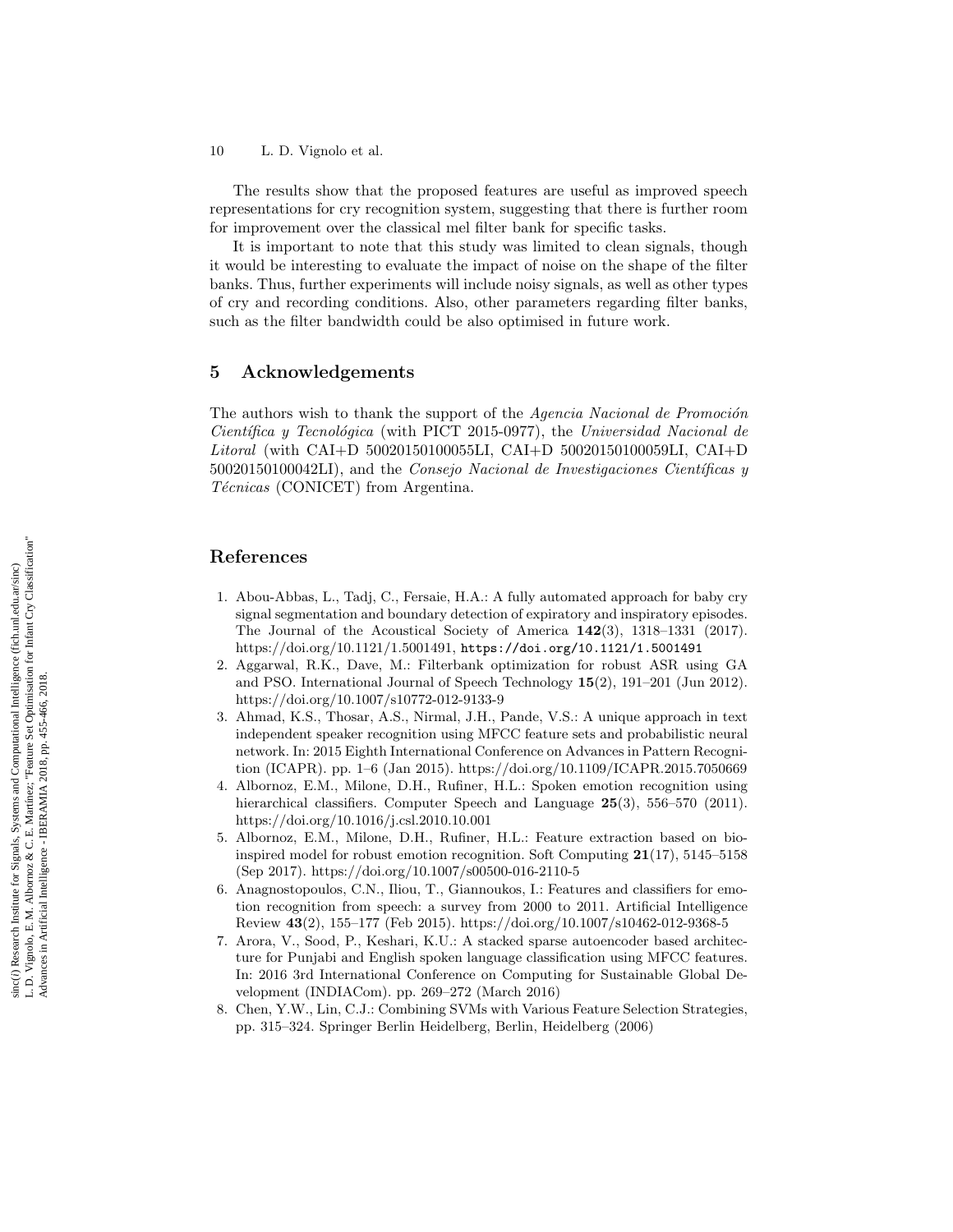- 9. Davis, S.V., Mermelstein, P.: Comparison of parametric representations for monosyllabic word recognition in continuously spoken sentences. IEEE Transactions on Acoustics, Speech and Signal Processing 28, 57–366 (1980)
- 10. Drummond, J.E., McBride, M.L., Wiebe, C.F.: The development of mothers' understanding of infant crying. Clinical Nursing Research 2(4), 396–410 (1993). https://doi.org/10.1177/105477389300200403, pMID: 8220195
- 11. Eyben, F.: Real-time Speech and Music Classification by Large Audio Feature Space Extraction. Springer Theses, Springer International Publishing (2015), https://books.google.com.ar/books?id=AFBECwAAQBAJ
- 12. Garcia, J.O., Garcia, C.A.R.: Mel–frequency cepstrum coefficients extraction from infant cry for classification of normal and pathological cry with feedforward neural networks. In: Proceedings of the International Joint Conference on Neural Networks, 2003. vol. 4, pp. 3140–3145 (July 2003). https://doi.org/10.1109/IJCNN.2003.1224074
- 13. Gu, L., Rose, K.: Perceptual harmonic cepstral coefficients for speech recognition in noisy environment. In: 2001 IEEE International Conference on Acoustics, Speech, and Signal Processing. Proceedings (Cat. No.01CH37221). vol. 1, pp. 125–128 vol.1 (2001). https://doi.org/10.1109/ICASSP.2001.940783
- 14. Huang, G.B., Zhu, Q.Y., Siew, C.K.: Extreme learning machine: a new learning scheme of feedforward neural networks. In: 2004 IEEE International Joint Conference on Neural Networks (IEEE Cat. No.04CH37541). vol. 2, pp. 985–990 vol.2 (July 2004). https://doi.org/10.1109/IJCNN.2004.1380068
- 15. Hung, J.: Optimization of filter-bank to improve the extraction of MFCC features in speech recognition. In: Intelligent Multimedia, Video and Speech Processing, 2004. Proceedings of 2004 International Symposium on. pp. 675–678 (Oct 2004)
- 16. Lee, S., Fang, S., Hung, J., Lee, L.: Improved MFCC feature extraction by PCA– optimized filter–bank for speech recognition. In: Automatic Speech Recognition and Understanding, 2001. ASRU '01. IEEE Workshop on. pp. 49–52 (2001). https://doi.org/10.1109/ASRU.2001.1034586
- 17. Likitha, M.S., Gupta, S.R.R., Hasitha, K., Raju, A.U.: Speech based human emotion recognition using MFCC. In: 2017 International Conference on Wireless Communications, Signal Processing and Networking (WiSPNET). pp. 2257–2260 (March 2017). https://doi.org/10.1109/WiSPNET.2017.8300161
- 18. Marschik, P.B., Pokorny, F.B., Peharz, R., Zhang, D., O'Muircheartaigh, J., Roeyers, H., Bölte, S., Spittle, A.J., Urlesberger, B., Schuller, B., et al.: A novel way to measure and predict development: a heuristic approach to facilitate the early detection of neurodevelopmental disorders. Current Neurology and Neuroscience Reports 17(5), 43 (2017)
- 19. Oliveira, A.L., Braga, P.L., Lima, R.M., Cornlio, M.L.: GA-based method for feature selection and parameters optimization for machine learning regression applied to software effort estimation. Information and Software Technology 52(11), 1155 – 1166 (2010). https://doi.org/https://doi.org/10.1016/j.infsof.2010.05.009
- 20. Paul, S., Das, S.: Simultaneous feature selection and weighting an evolutionary multi-objective optimization approach. Pattern Recognition Letters in press (2015). https://doi.org/10.1016/j.patrec.2015.07.007
- 21. Reyes-Galaviz, O.F., Reyes-Garcia, C.A.: A system for the processing of infant cry to recognize pathologies in recently born babies with neural networks. In: SPECOM-2004, 9th Conference Speech and Computer (2004)
- 22. Rosenberg, A.: Classifying skewed data: Importance weighting to optimize average recall. In: INTERSPEECH 2012. Portland, USA (2012)